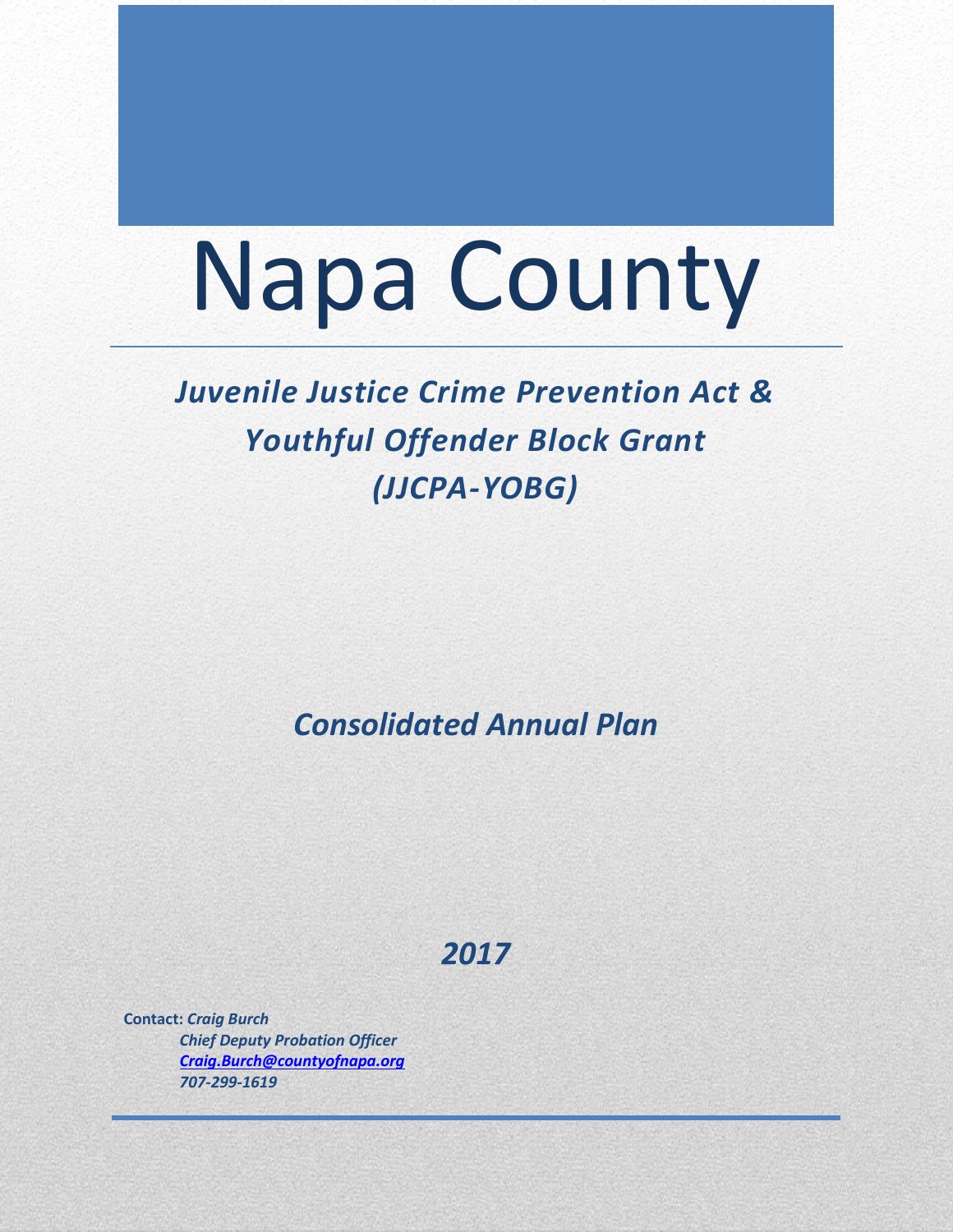# **Contents**

| $\mathsf{L}$ |    |  |  |  |  |  |
|--------------|----|--|--|--|--|--|
| II.          |    |  |  |  |  |  |
| A.           |    |  |  |  |  |  |
| Β.           |    |  |  |  |  |  |
| C.           |    |  |  |  |  |  |
| D.           |    |  |  |  |  |  |
|              | Ε. |  |  |  |  |  |
| F.           |    |  |  |  |  |  |
| G.           |    |  |  |  |  |  |
| Η.           |    |  |  |  |  |  |
| III.         |    |  |  |  |  |  |
| IV.          |    |  |  |  |  |  |
| $V_{\cdot}$  |    |  |  |  |  |  |
| VI.          |    |  |  |  |  |  |
| VII.         |    |  |  |  |  |  |
| Α.           |    |  |  |  |  |  |
| <b>B.</b>    |    |  |  |  |  |  |
| VIII.        |    |  |  |  |  |  |
| Α.           |    |  |  |  |  |  |
| <b>B.</b>    |    |  |  |  |  |  |
| C.           |    |  |  |  |  |  |
| IX.          |    |  |  |  |  |  |
| Χ.           |    |  |  |  |  |  |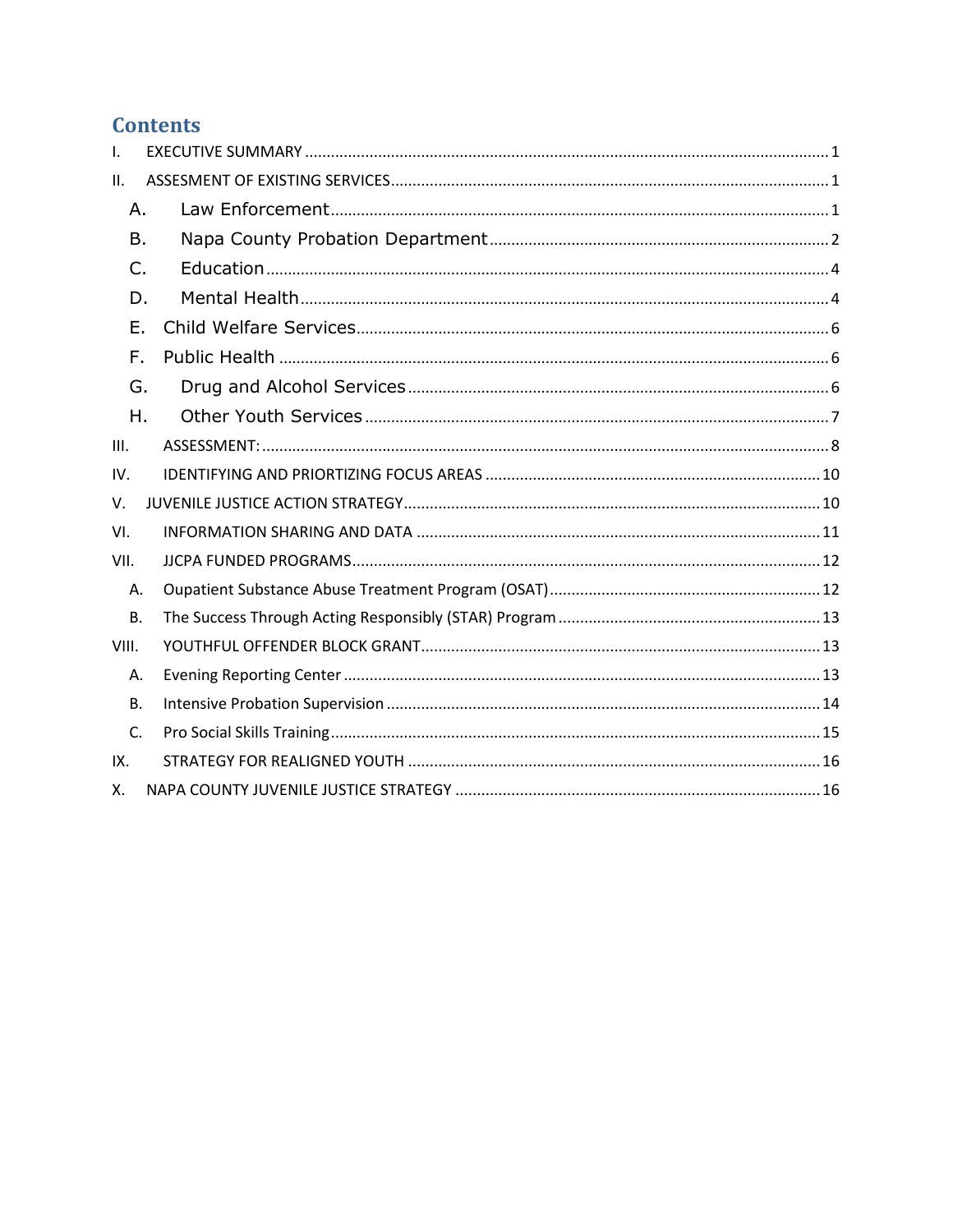# <span id="page-2-0"></span>**I. EXECUTIVE SUMMARY**

The Schiff-Cardenas Crime Prevention Act of 2000 created AB 1913, and was retitled to the Juvenile Justice Crime Prevention Act (JJCPA) to provide a stable funding source to counties for programs that have been proven effective in curbing crime among at-risk youths and young offenders. The JJCPA annually required counties to review and approve the Comprehensive Multiagency Juvenile Justice Plan (CMJJP) that discusses the programs and approaches that have been demonstrated to be effective in reducing delinquency and addressing juvenile crime of any elements of response to juvenile crime and delinquency, including prevention, intervention, suppression, and incapacitation.

Assembly Bill 1998 (Chapter 880, Statutes of 2016) was enacted with legislation taking effect on January 1, 2017, making changes to the reporting requirements for JJCPA and the Youthful Offender Block Grant (YOBG). Counties are required by May 1, 2017 submit the most recent version of its Comprehensive Multiagency Juvenile Justice Plan for JJCPA and its most recent Juvenile Justice Development Plan for YOBG along with a combined report documenting any new program, placement, service, strategy, or system enhancement not already included in either the JJCPA or YOBG plan. The consolidated program will be referred to as the JJCPA-YOBG Program.

Napa County developed its CMJJP in 2001. The following plan reflects revisions to its original Plan.

## <span id="page-2-1"></span>**II. ASSESMENT OF EXISTING SERVICES**

Napa County strives to work collaboratively and proactively to provide targeted services to at risk youth and their families. Outlined below are some of the services provided to these youth, many of these programs are facilitated in partnership with several sectors of the juvenile justice system.

#### <span id="page-2-2"></span>**A. Law Enforcement**

Area Law Enforcement agencies have been invaluable partners in working to identify at risk youth early on and to provide services and programs to help divert them from the justice system. The Napa County Sheriff's Office (NSO) provides a School Resource Officer (SRO) to American Canyon Middle School and High School and partners with the Napa County Office of Education to provide an SRO to the Court and Community Schools. The Napa Police Department (NPD) partners with the Napa Valley Unified School District (NVUSD) to provide three SRO's to the public middle and high schools in the city of Napa. St. Helena and Calistoga Police Departments also assign officers on a part time basis to their middle and high schools. These officers have been able to identify youth and families in need of support and intervene with them before they become entrenched in criminal behavior.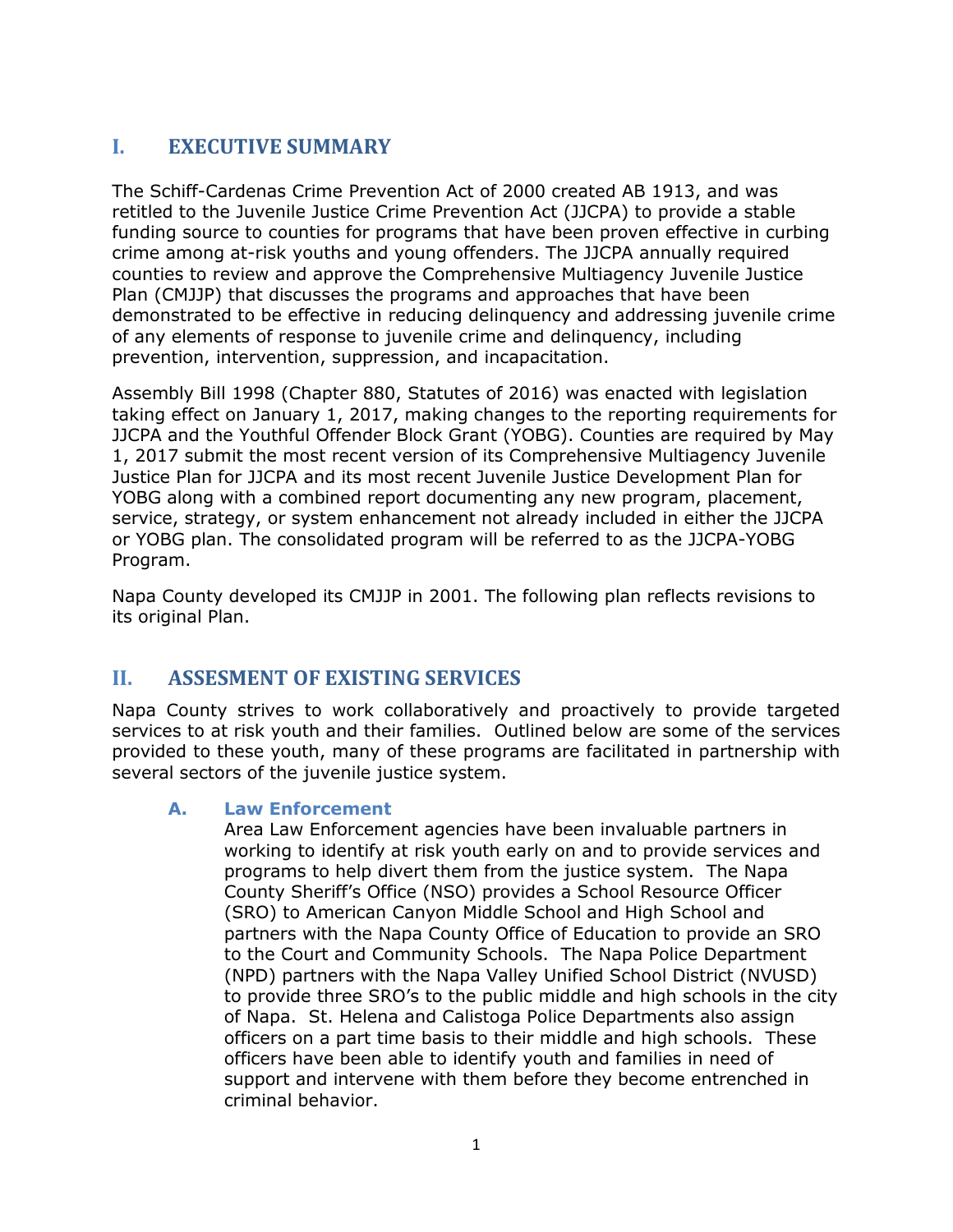The NPD oversees the Youth Services Bureau (YSB) which manages the SRO's and runs the youth diversion program in partnership with Aldea Youth and Family Services, a local non-profit. This YSB provides diversion programming and services to at risk youth through referrals from law enforcement, schools and parents. This includes a truancy prevention program in partnership with the school district and the local School Attendance Review Board. In 2012 the NPD partnered with NVUSD to co-create the Legacy Youth Project, a school curriculum for at risk youth designed to use a holistic and culturally relevant approach to teaching life skills, college readiness, and civic engagement. The NSO runs the Sheriff's Activity League, providing pro-social activities to youth and also runs the DARE curriculum in the elementary schools.

#### <span id="page-3-0"></span>**B. Napa County Probation Department**

The Probation Department plays the most prominent role in handling matters related to juvenile delinquency in the county. The department receives all law enforcement referrals which have not already been diverted at the police level. The department assesses these cases and determines whether or not they can be handled informally or sent to the District Attorney's office for review and possible handling in the Juvenile Court. The department supervises approximately 232 youth who are on either formal or informal probation and operates a Juvenile Hall with a maximum staffed capacity of 50 with an average daily population of approximately 18 youth in 2016. The Juvenile Hall provides in house cognitive behavioral programming, contracts with Aldea for drug and alcohol treatment services and collaborates with NCOE to provide educational services in the onsite Crosssroads High School. The Juvenile Hall also works with Napa County Mental Health to fund two mental health counselors who provide seven day a week mental health services.

Probation youth are assessed utilizing a validated risk and needs assessment tool and determinations are made as to the level of service and supervision they need. Probation diverts youth through informal supervision contracts and formal grants of informal probation pursuant to Welfare and Institutions Code 654 and 654.2. The intake officer can also refer to the Napa Peer Court where a youth accused of an offense can agree to forgo the Juvenile Court process and participate in a sentencing forum with a jury of the youth's peers. Youth successfully completing this program never have a petition filed in Juvenile Court. Lower level traffic violations and infractions are referred to traffic court.

Youth/wards under formal probation supervision are supervised pursuant to their assessed risk level and specialized needs (sex offender, gang). Probation officers supervise probation cases, develop case plans with the youth and their families to ensure they receive the services appropriate for their rehabilitative needs. They respond to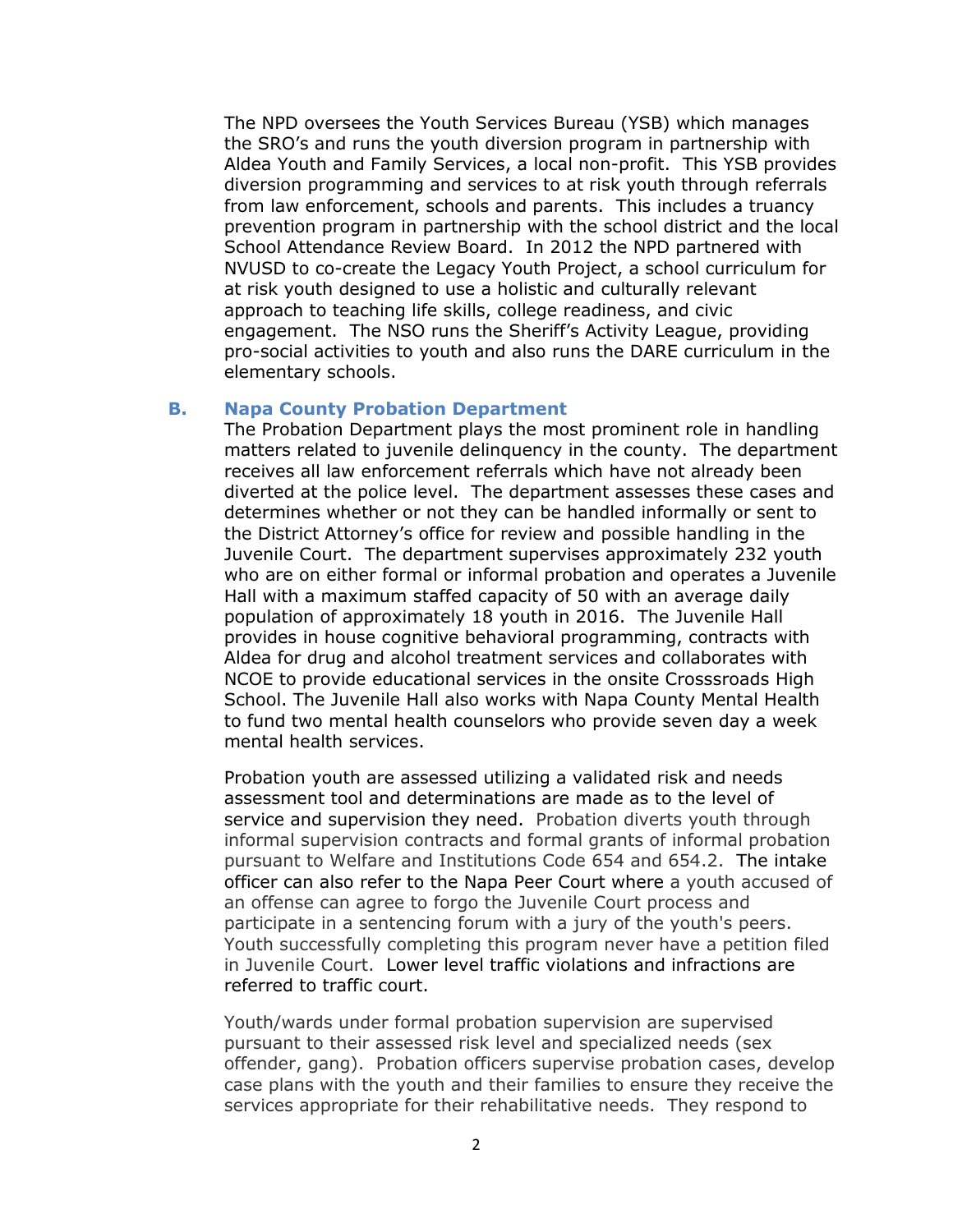violations of their Court orders utilizing a structured decision making tool (response grid). Officers have a wide range of rewards and sanctions to use depending on the youth's behavior, risk level and rehabilitative goals. The Probation Department runs evidence based programming to target the specific criminogenic needs of at risk youth including, ART, Thinking for a Change, The Change Company curriculum and NCTI's Behavior Change System. Parents receive evidence based support as well through the Parent Project curriculum facilitated by probation officers and staff from Parents CAN, a local nonprofit that provides support services to parents with children who have special needs. Probation Officers (PO) have a strong presence at the local high schools to meet with their assigned youth and support their case plans. Probation also partners with the Napa County Office of Education (NCOE) Court and Community Schools to provide a high school classroom exclusively for probation youth to fit their specific needs. A PO is assigned to the classroom, in addition to a teacher, teacher's aide, and a therapist. The goal of Chamberlain High School is to ensure students receive services and support in education, counseling, behavior management, vocational assistance, and independent living to meet their rehabilitative needs. The school has many services including parent participation, ongoing community service, cognitive behavioral therapy, after-school programming, and scholarships for all graduates are all components of the program. The NCOE campus also has a probation officer assigned to the Court and Community Schools to provide restorative justice services for all youth, whether or not they are on probation.

In partnership with Aldea Youth and Family Services, the Probation Department runs an Evening Reporting Center (ERC). ERC is a Court ordered afterschool program which provides intensive supervision to youth including 50 hours of cognitive behavioral training (groups), weekly AOD education, guest speakers, pro-social activities and parenting groups. The ERC PO supervises youth in the program for one month post-graduation in an effort to implement a transition plan. The Probation Department also participates in the Nexus Program, a multi-disciplinary wraparound program consisting of staff from Child Welfare Services, Napa County Juvenile Probation and Parents CAN. Nexus serves children and youth who are involved in the CWS or Probation systems and who are at risk of placement in residential treatment if behaviors do not improve **or** who are ready to return home from residential treatment and need family support to be successful at home. Nexus is a strength-based, voluntary, familycentered program designed to help families achieve independence from formal program supports while keeping their child in the community safely. Nexus is staffed by a Care Coordinator/Facilitator, CWS Social Worker, Juvenile Probation Officer, two Parent Partners and a Community Aide, who work together to provide individualized services based on a family's short term and long term goals.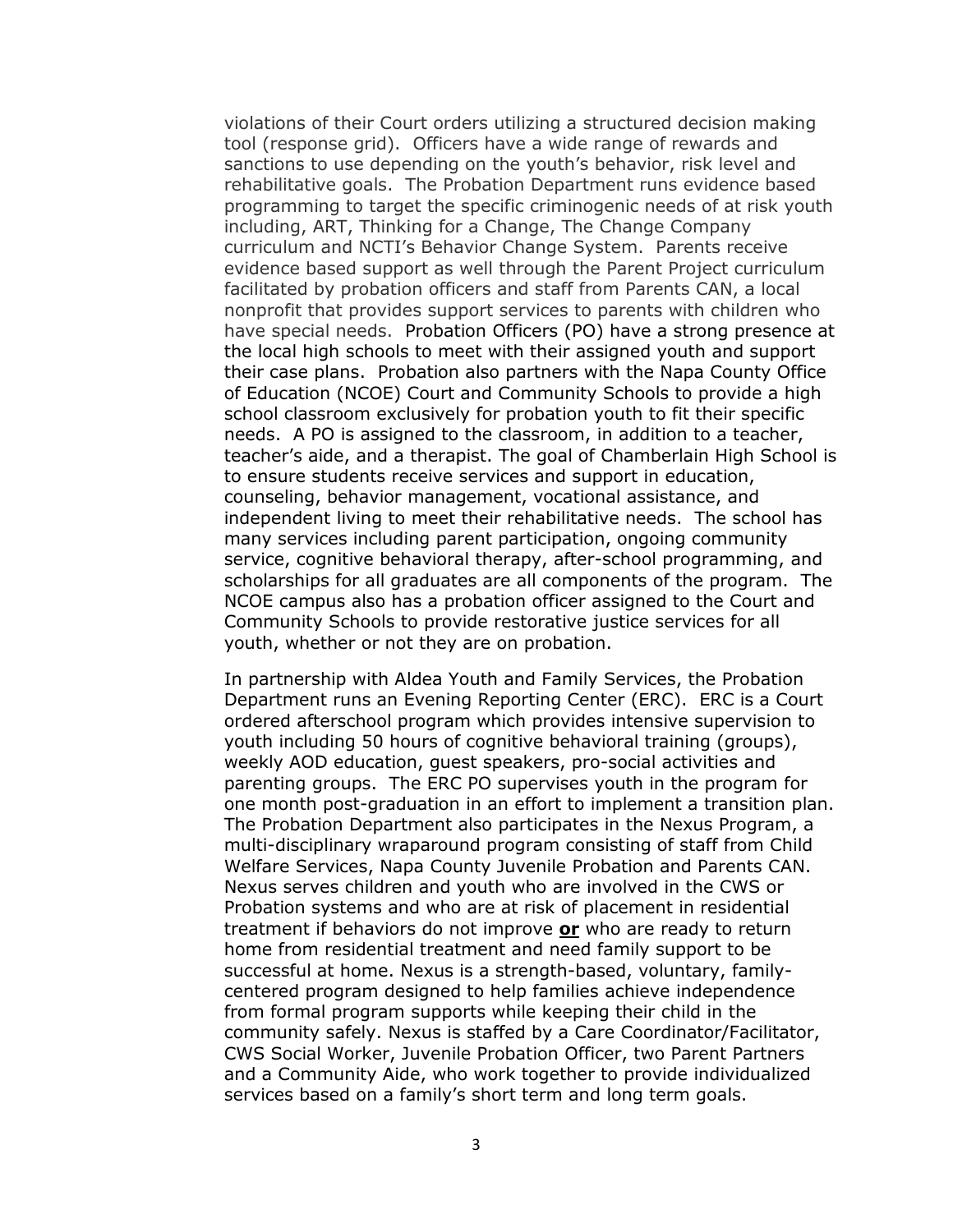#### <span id="page-5-0"></span>**C. Education**

Napa Valley Unified School District and Napa County Office of Education have has been incredibly proactive in implementing programs and services designed to reduce youth involvement in the justice system and have partnered with agencies to address the needs of at risk youth. In 2011 the NVUSD implemented the Positive Behavior in Schools (PBIS)/ Building Effective Schools Together (BEST) curriculum to provide a consistent and evidence based approach to behavior management. NVUSD has five (5) social workers assigned to work with truancy and foster youth. Four (4) middle schools have opened wellness centers run by social workers who provide a holistic approach to health and wellbeing for the youth on campus. To address gang issues and delinquency NVUSD partnered with the NPD to design the Legacy curriculum. Additionally, Aldea provides counseling and alcohol and drug prevention services to youth in the schools. All schools have adopted restorative practices where they are focusing on restoring relationships and teaching youth to work through issues instead of levying heavy administrative sanctions that can lead to further academic and behavioral issues.

The NCOE runs the Court and Community schools which provide a school social worker, restorative justice practices, classroom therapists, community mentorships, mindfulness, community service, job readiness training, and partnerships with the Sheriff's Office, Probation Department, Aldea substance abuse treatment, and VOICES youth center. The Court and Community Schools Student Assistance Program provides universal screening, assessment and brief-therapy for students with mental health needs. Additional services include: pro-social activities, training and TA for teachers and substance abuse services. The Up Valley Family Resource Center offers mentoring and support to at-risk middle/high school youth in Calistoga and St. Helena.

#### <span id="page-5-1"></span>**D. Mental Health**

The Mental Health Division (MH) provides community-based mental health services to Napa County residents in a managed care format. Services are delivered by County staff, contracted community based organizations, individual providers and hospitals. Services are organized by age-related target groups for children and transitional age youth and are structured to provide care in the least restrictive environment. Services include outreach, assessment, case management, emergency response, psychiatric medication, outpatient therapy, and intensive home-based children's services. MH runs a medication clinic which provides psychiatric medication management, care coordination, and psychiatric treatment services to individuals of all ages. Delivery of educational materials and monitoring/oversight of medication regimen to ensure optimal patient care management. Another major collaborative program targeting at risk youth is the Pathways to Wellbeing program designed in conjunction with Child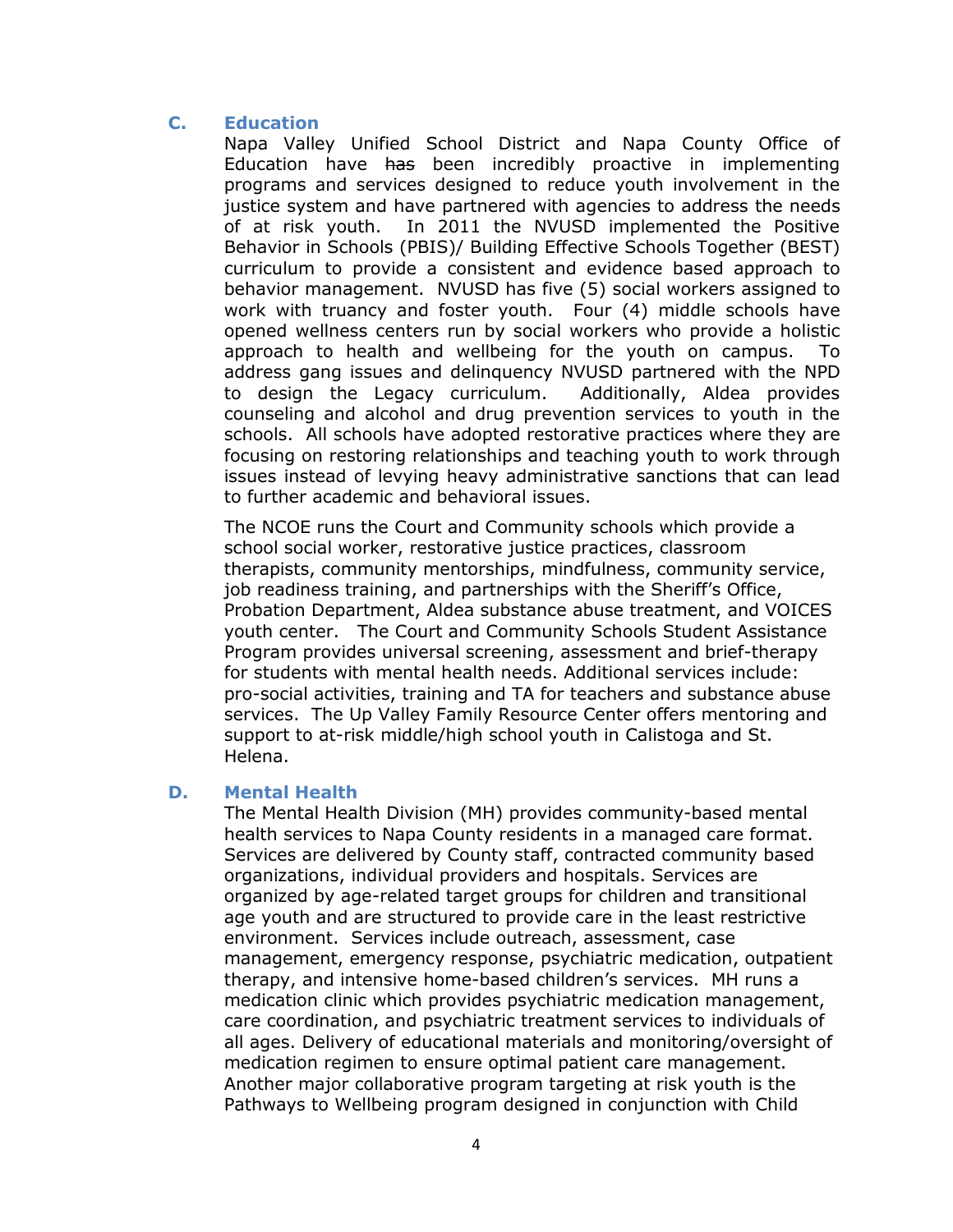Welfare and Probation. The program was created to provide eligible youth (pursuant to Katie A) mental health services which include the facilitation of child and family team meetings with community partners including Probation and Child Welfare. The youth are also provided inhome behavioral services with the goal of stabilizing youth so they can receive services at a lower level of care.

Children's Full Service Partnership is an intensive, comprehensive, community-based array of mental health services designed to stabilize and treat youth who are experiencing difficulties in community functioning, at risk of frequent hospitalization, homelessness, lack of natural supports, financial hardship, challenges surrounding immigration status, multi-generational trauma, family violence, drug addiction, unresolved grief and loss, and out of home placement. This program has been successful in providing culturally responsive wrap around support to youth with mental health needs. Another successful mental health program is Supportive Outreach and Access to Resources (SOAR) which is designed to intervene in the early stages of psychotic illness, with the intention of improving outcomes for clients over time. To be eligible for SOAR services, clients must be between the ages of 8 and 30 years of age, and either be at high risk for developing psychotic symptoms due to family history, or within the first two years of psychotic illness. The Parent Child Interaction (PCIT) program is focused on teaching parents and children the skills they need to have a successful relationship with each other. Families who have graduated from PCIT report positive changes in the child's overall behavior, including improved compliance and reduced problems such as aggression or defiance.

Aldea Family Therapy works with moderate to severe clients, ages 0- 21. Services include a thorough assessment, plan development, case management, and treatment. Medication evaluation and monitoring, art therapy, skill building and behavioral coaching are offered on an as needed basis as adjunct services. All services are provided in collaboration with other service providers and family members as needed/appropriate. The Kids Exposed to Domestic Violence Services (KEDS) program provides services specifically to children exposed to domestic violence to prevent the onset of post-traumatic stress disorder (PTSD) or other mental illness. The KEDS program offers tutoring, support groups, and communication with schools, as well as other referrals as appropriate and serves youth ages 0-18.

The COPE family Resource Center runs the Home Visitation Project and uses the Healthy Families America evidence-based practice model to work on reducing factors that can lead to child abuse. This is a program that is offered throughout Napa County serving adults with children (preferably children ages 0-5). They also run the Strengthening Families Group which provides therapeutic and psycheducational support groups using evidenced-based strategies for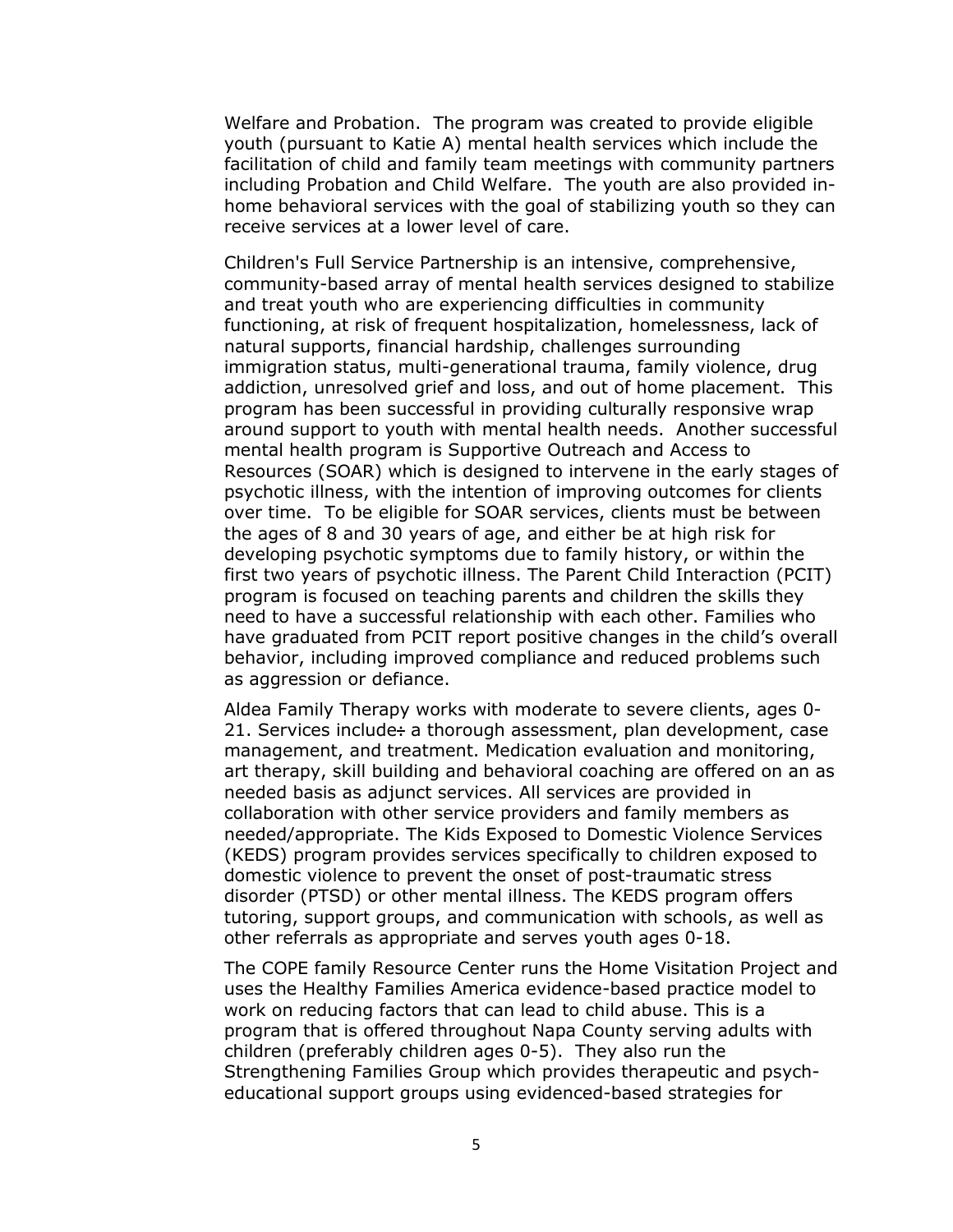parents/couples of families at risk in Napa, St. Helena, Calistoga, and American Canyon, as well as offer brief therapy as needed for parents/couples who need more treatment after group or who are not suited for group treatment. The LGBTQ Connection Project works to eliminate the stigma of mental illness in the LGBTQ communities by offering trainings, technical assistance and public awareness opportunities as well as social media platform.

#### <span id="page-7-0"></span>**E. Child Welfare Services**

The Child Welfare Services (CWS) Division provides 24-hour response to, and assessment of, allegations of suspected child abuse and neglect. Division staff provides case management to keep children safely at home, to reunify children with their families when they have been placed in foster care and to achieve legal permanency for children through adoption or guardianship. CWS is also responsible for recruiting and licensing foster families in the County and providing adoption services to the community. Division staff may arrange for community services promoting family rehabilitation, such as parenting instruction or family counseling. As State funding allows, the division is gradually expanding child welfare services to include early intervention and prevention services, such as support services for relatives caring for children and families at risk of abuse or neglect of their children, community education and home visitation.

#### <span id="page-7-1"></span>**F. Public Health**

The Public Health Division is responsible for enforcing public health laws and regulations, monitoring and evaluating the health status of the community, protecting residents from health hazards, giving people the information they need to make healthy choices, engaging the community in identifying and solving health problems, developing health policy and plans, and helping people receive health services. They serve at risk youth by ensuring they receive appropriate health care services if they are placed out of the county in foster care either as a delinquent youth or in the dependency system. In 2016, the Public Health Nurse assigned to CWS became co-located with the Probation Department one day a month to increase communication, and education for PO's and improve services for youth.

#### <span id="page-7-2"></span>**G. Drug and Alcohol Services**

The primary provider of outpatient drug and alcohol services to youth in Napa County is the Wolfe Center. The Wolfe Center program offers substance abuse prevention and treatment services for Napa County youth in order to reduce the impact of alcohol and drug abuse on our youth, families, schools and communities. Components, which are provided at the Wolfe Center in Napa as well as throughout Napa County, include substance abuse community awareness and education, school-based prevention, screening, assessment, early and/or brief intervention, and lower-level treatment at middle and high school campuses throughout Napa County, alcohol and drug screening,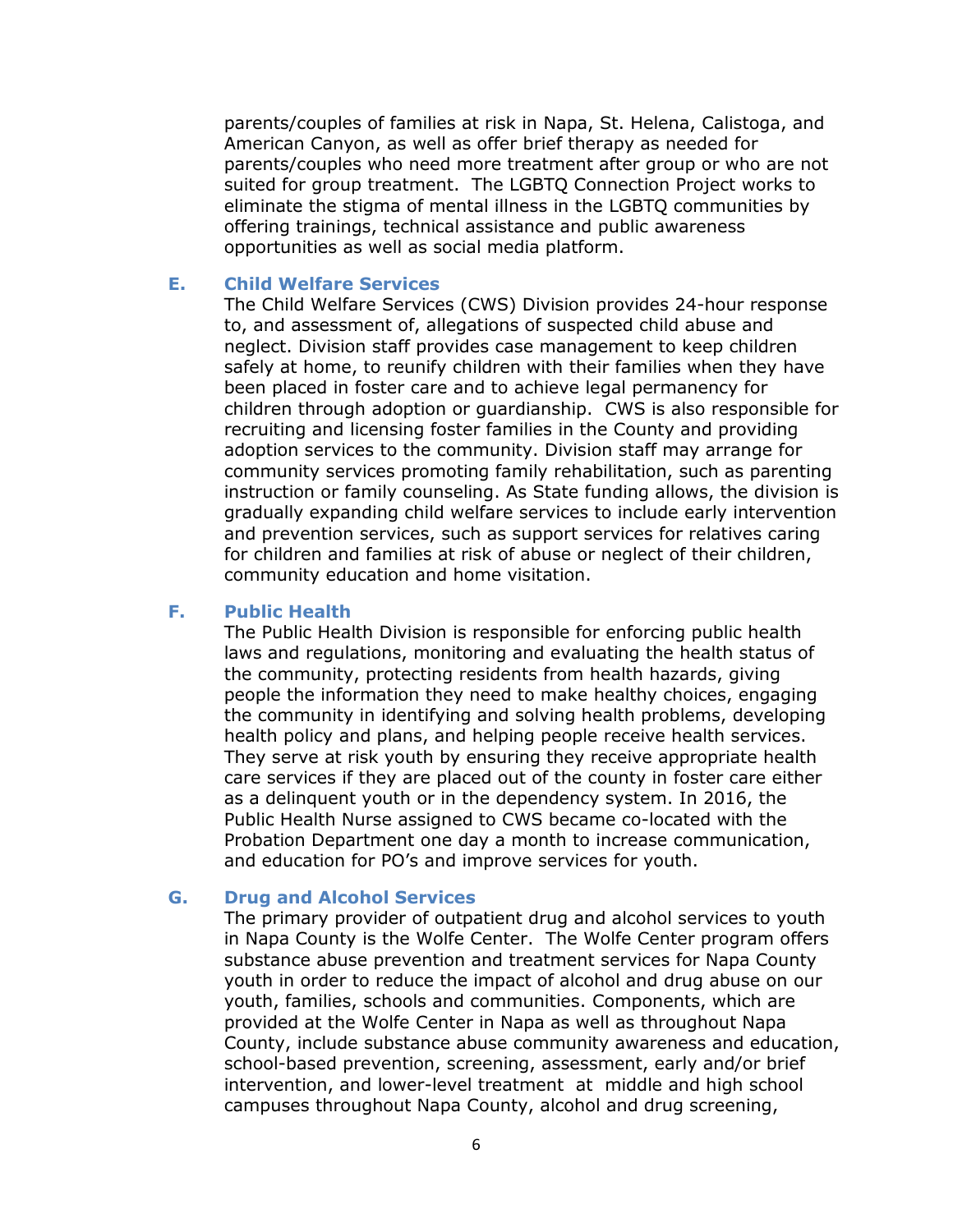assessment, brief intervention and referral services early intervention counseling and treatment services family education and parental support aftercare services to support youth following their completion of the program.

#### <span id="page-8-0"></span>**H. Other Youth Services**

Napa County is incredibly fortunate to have a wide variety of private nonprofit agencies that provide Napa youth services that range from counseling, alcohol and drug treatment services, and independent living services to recreation programming. These agencies have become strong partners with local government to assist in bolstering the preventative and rehabilitative services at risk youth and their families receive. Many of these agencies have organized under the umbrella of the Coalition of Non-Profits. The collaborative efforts demonstrated through the Coalition ensure that services to Napa youth and families are provided in a coordinated and comprehensive manner. Some of the other youth and family services are as follows:

The Boy's and Girls Club of Napa, American Canyon and St. Helena provide a positive and safe environment for youth to engage in recreation, employment skills, substance abuse education, leadership and tutoring. They partner with the County to provide free membership to families with youth who are at risk or on probation.

Big Brothers/Big Sisters expanded in to Napa in 1999 to provide adult mentors to local youth.

The Child or Parent Emergency (COPE) organization provides assistance to families under stress or in crisis to prevent child abuse and neglect. They offer 24 hour parental stress hotline, emergency child care, education for parents and emergency aid.

Aldea Youth and Family Services provides mental health services to children, adolescents, adults and families. Aldea also runs the ADAPT program, a special day school program for adolescents with emotional problems. Additionally, they run the Wolfe Center drug and alcohol outpatient treatment program and partner with Probation to run the Evening Reporting Center for probation youth.

Alternatives for Better Living offers anger management, parenting, substance abuse treatment, drug testing and counseling in Napa California. They provide prevention and training for employers, employees and family members affected by substance abuse or anger.

The Court Appointed Special Advocate (CASA) program provides advocacy, support and mentorship for abused and neglected children who have been made dependents of the court for their safety and protection. CASA advocates for the best interest of children from newborn to age eighteen and provides a consistent role model for the entire time they are in the foster care system.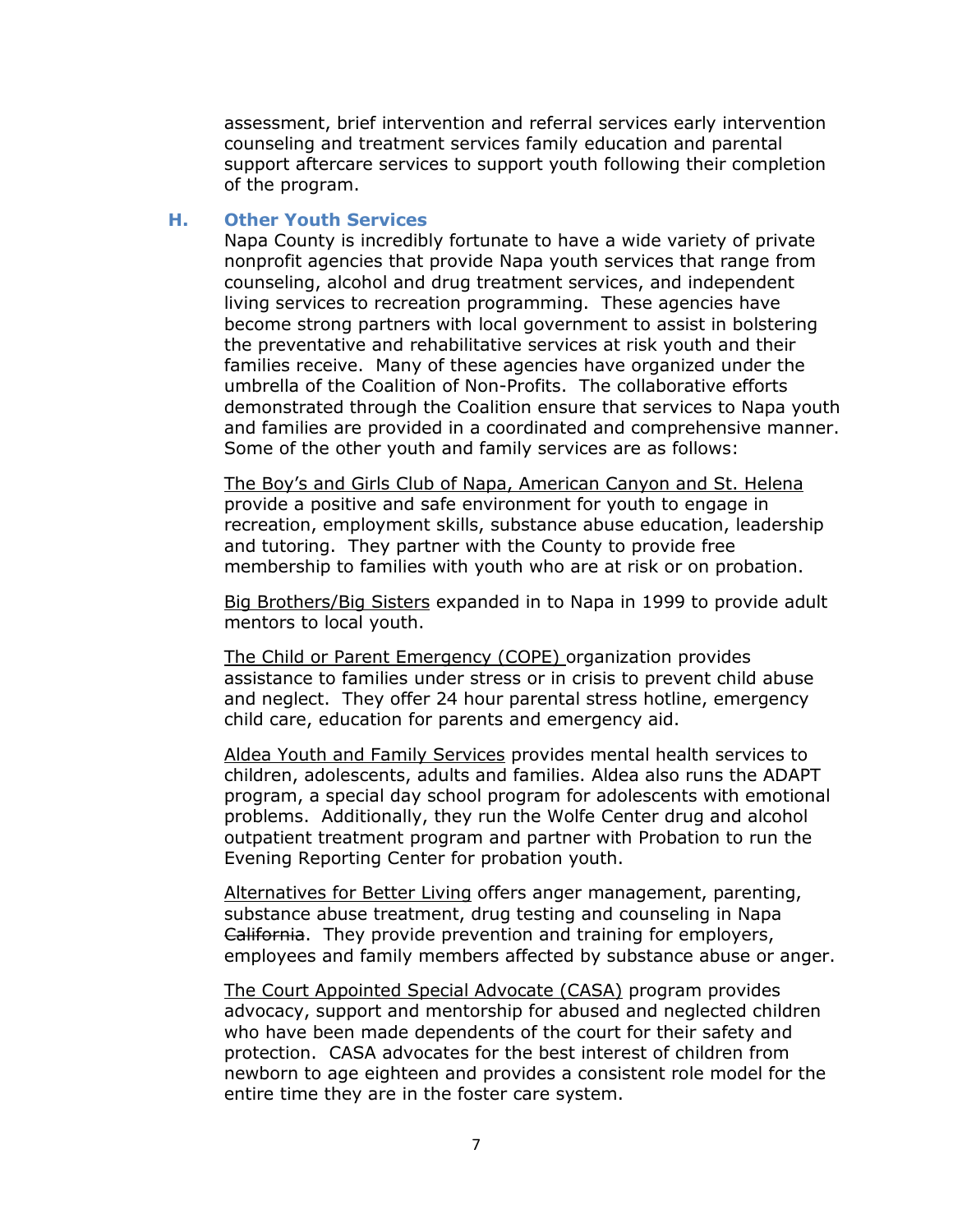VOICES Napa works with underserved youth ages 16-24, by utilizing holistic services throughout their transition from foster care and probation. They provide independent living skills services, job readiness, job placement services, GED services, and LGBTQ support.

The If Given a Chance Foundation is a scholarship fund that annually awards recent high school graduates stipends for their educational or vocational objectives. Recipients must have overcome major obstacles to graduate from high school.

ParentsCAN is a professional, parent-led organization that helps families of children with special needs. They connect parents and caregivers to trained advocates who understand their challenges, and compassionately guide them to services that strengthen and support the entire family.

Napa Emergency Women's Services (NEWS) is dedicated to providing services for survivors of domestic and sexual abuse. NEWS promotes safe communities and social change through prevention, intervention, education, and advocacy throughout Napa County. They also contract with the county to provide victim witness services to victims of sexual offenses

To facilitate collaboration amongst the organizations listed above and support the integration of services, the Juvenile Justice Coordinating Council will continue to regularly convene to communicate and assess progress and any service gaps. Additional opportunities for collaboration and integration of services come naturally through the many partnerships forged through this and other processes including the Interagency Placement Committee, the Community Corrections Partnership the Continuum of Care Reform Committee and the Child Abuse Prevention Council.

#### <span id="page-9-0"></span>**III. ASSESSMENT:**

Napa County prides itself on its integrated evidence based approach to reducing juvenile delinquency. Since 2001 the JJCC has made great strides in addressing the service gaps and within the last 10 years the community has implemented a significant amount of proven evidence based services. These services have contributed to considerably lower rates of arrest, incarceration, youth under correctional supervision, suspensions, and expulsions (see chart below). From 2010 to 2016 the amount of youth on probation has been cut by more than half from over 550 to under 250.

While there has been incredible success with the county's approach to addressing juvenile delinquency, the youth remaining in the system have shown to have significant needs. JJCPA and YOBG funding has been utilized successfully to target these youth by funding intensive supervision services, community drug and alcohol treatment and evidence based programming. For youth with significant issues with drugs and alcohol, there are currently no residential treatment centers in Napa County. Supporting the outpatient, prevention and early intervention services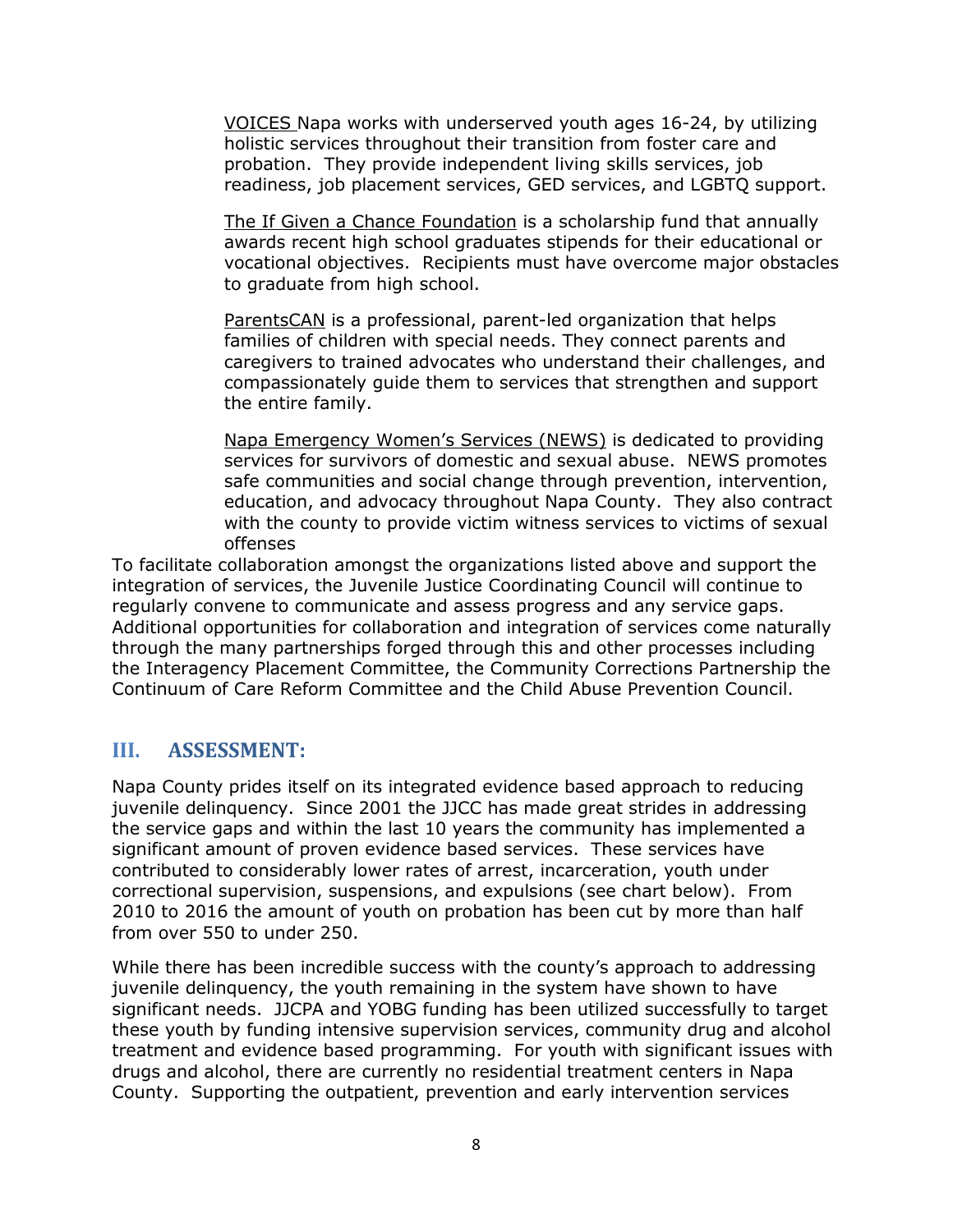provided by the Aldea Wolfe Center has been critical in treating youth before they reach a higher level of need. The JJCC supports continuing to fund the services funded in 2016. Youth statistical information provided in Figure 1-3 as shown below.

| Year | <b>NVUSD</b><br><b>Suspension</b><br><b>Incidents</b> | <b>NVUSD</b><br><b>Expulsions</b> | $\star$<br><b>Juvenile</b><br><b>UCR</b><br><b>Arrests</b> | <b>Juvenile</b><br><b>Total</b><br><b>Arrests</b> | <b>Ave Daily</b><br><b>Population</b><br><b>Juvenile Hall</b> | # Youth on<br><b>Probation</b> |
|------|-------------------------------------------------------|-----------------------------------|------------------------------------------------------------|---------------------------------------------------|---------------------------------------------------------------|--------------------------------|
| 2009 | 1696                                                  | 38                                | 192                                                        | 420                                               | 43                                                            |                                |
| 2010 | 1302                                                  | 41                                | 166                                                        | 426                                               | 36                                                            | 567                            |
| 2011 | 873                                                   | 26                                | 159                                                        | 367                                               | 30                                                            | 373                            |
| 2012 | 849                                                   | 13                                | 118                                                        | 322                                               | 25                                                            | 306                            |
| 2013 | 617                                                   | 6                                 | 86                                                         | 239                                               | 22                                                            | 297                            |
| 2014 | 716                                                   | 1                                 | 79                                                         | 243                                               | 24                                                            | 257                            |
| 2015 | <b>TBD</b>                                            | TBD                               | 70                                                         | 195                                               | 19                                                            | 238                            |
| 2016 | <b>TBD</b>                                            | TBD                               | <b>TBD</b>                                                 | TBD                                               | 18                                                            | 232                            |

*Figure 1: Probation Youth Statistics from 2009 thru 2016*

\* UCR arrests include only Part I crimes listed in the FBI Uniform Crime Reporting for the City of Napa arrests. Sources: https://www.fbi.gov/about-us/cjis/ucr/ucr and Napa Police Dept.

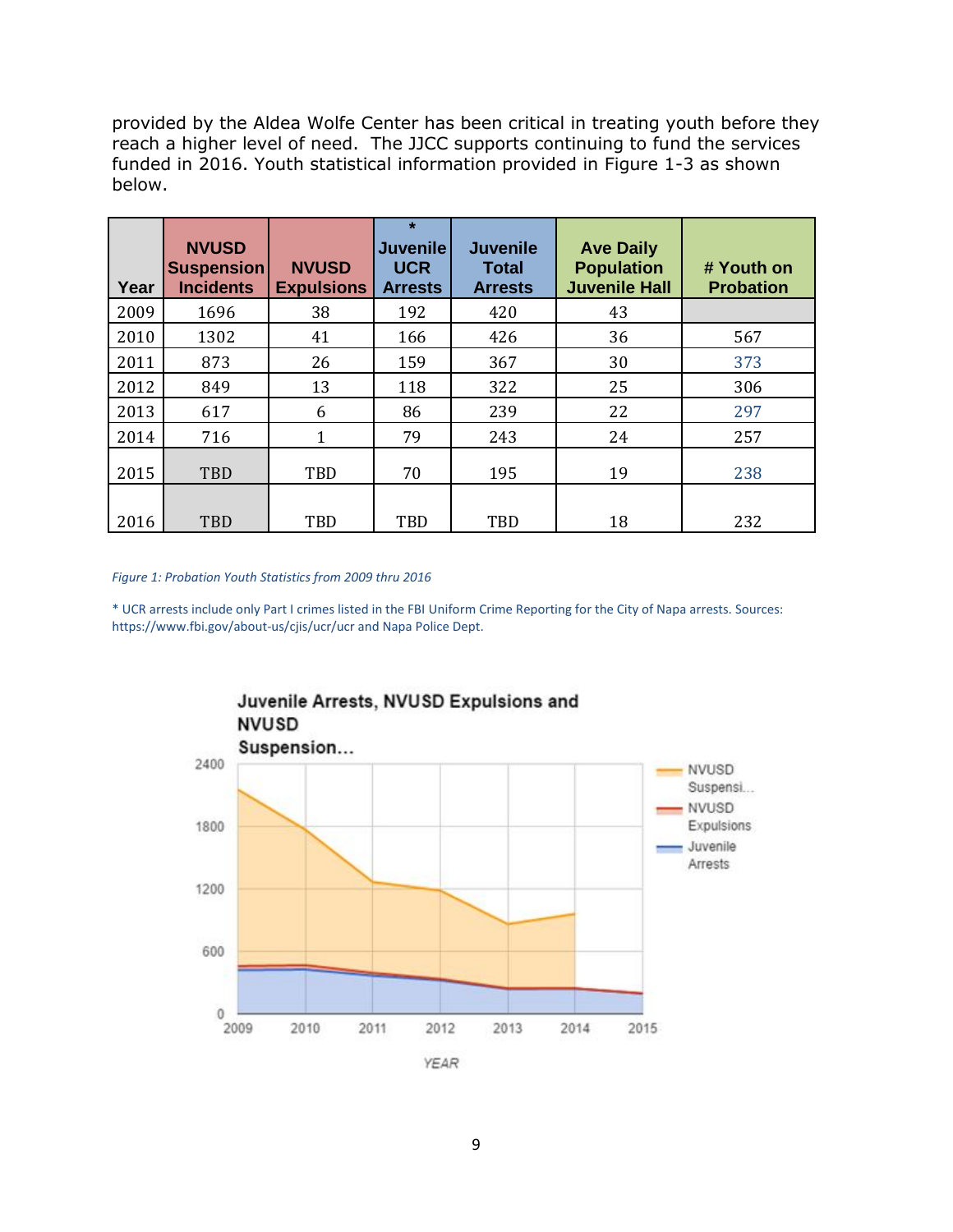



*Figure 3: Average Daily Population in Juvenile Hall from 2009 thru 2015*

## <span id="page-11-0"></span>**IV. IDENTIFYING AND PRIORTIZING FOCUS AREAS**

While the various jurisdictions may be able to identify specific areas where juvenile crime poses the greatest public safety risk, Napa County has taken the approach that all communities within the County face the same general risks as a result of juvenile crime and delinquency. The Court and Community Schools have a higher concentration of youth on probation in comparison to mainstream schools and thus have programs, services and law enforcement support to be responsive to those youth's specific needs but due to Napa's relative small size the top concerns of all jurisdictions are considered in a countywide strategy for addressing juvenile delinquency.

#### <span id="page-11-1"></span>**V. JUVENILE JUSTICE ACTION STRATEGY**

Napa County has a coordinated approach to address crime and juvenile delinquency and a shared vision of utilizing evidence based programming to target at risk youth. Napa County is committed to prevention services by providing parents and care providers parenting education and resources which can be accessed through many CBOs, family centers and government agencies. Youth are provided preventative services in schools through drug and alcohol education and prevention, and utilization of restorative justice and BEST practices to help youth build conflict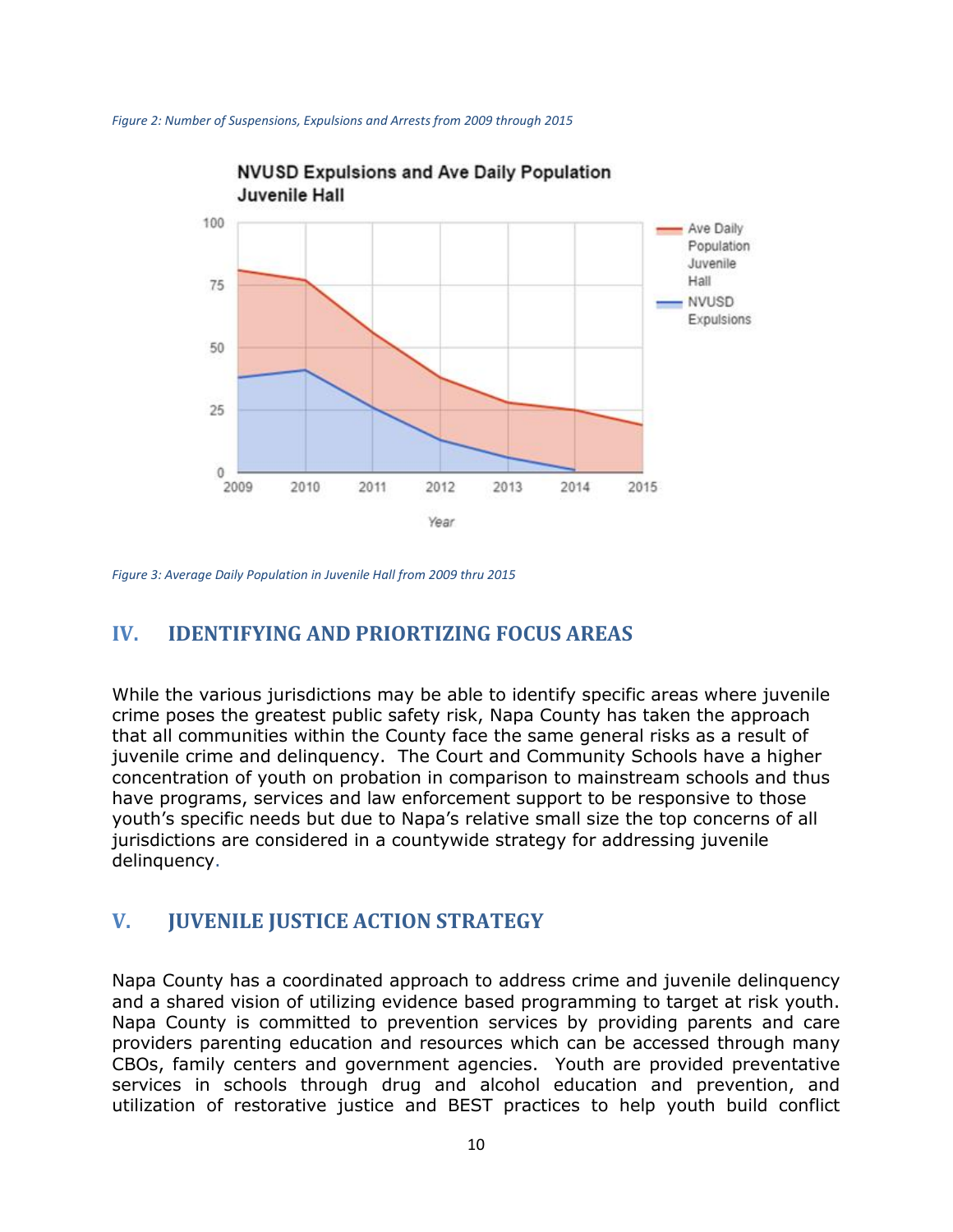management skills. On campus School attendance Review Teams review school attendance and meet with youth and families to address truancy and any other underlying issues. Social Workers work throughout the district to intervene early on truancy cases because truancy is often an indicator of other issues that may need to be explored with the family. Youth may be referred out to receive counseling, specialty mental health services, or alcohol and drug counseling if needed. Youth who continue to exhibit ongoing issues with truancy are referred to the School Attendance Review Board where they are placed on a formal contract and may be placed in Truancy Court and referred to the Youth Services Bureau (YSB) for classes. As behaviors become significant enough for law enforcement intervention, schools, parents, and law enforcement can refer youth to the YSB where the program's social worker works with the family to address issues leading to delinquent behavior and additional referrals to community resources may occur.

The Probation Department receives all criminal referrals not diverted at the police level and there are several options to explore to address the delinquent behavior. Youth can be diverted to Peer Court, informal probation, Traffic Court or Juvenile Court where there are also several forms of Court ordered diversion programs depending on the severity of offense and risk level. Some significant crimes that fall under Welfare and Institutions Code 707(b) may be referred for fitness for Adult Court. Youth who are declared wards of the Court can be placed in specialized supervision caseloads depending on their needs. Probation often coordinates with Mental Health, counselors, Child Welfare, drug and alcohol providers, community based organizations, law enforcement, and families to ensure the youth receives appropriate services. Youth are referred to EBP groups specific to their criminogenic needs which are run by probation staff and other organizations. Probation Officers utilize a structured decision making tool that provides a continuum of responses for delinquent behavior based on the severity of behavior and risk level of the youth. Responses range from verbal reprimands to arrest and possible out of home placement in a camp or residential treatment setting.

## <span id="page-12-0"></span>**VI. INFORMATION SHARING AND DATA**

Napa County is in the process of building a fully integrated criminal justice information and case management system that shares data among all criminal justice partners including Law Enforcement, District Attorney, Public Defender, Jail, Courts, Victim Witness, Probation and Juvenile Hall. The system is fully integrated for adult systems and is in the process of being built for Juvenile Hall and Juvenile Probation. Data is currently being pulled from separate case management and data systems within each agency and shared to review outcome measures.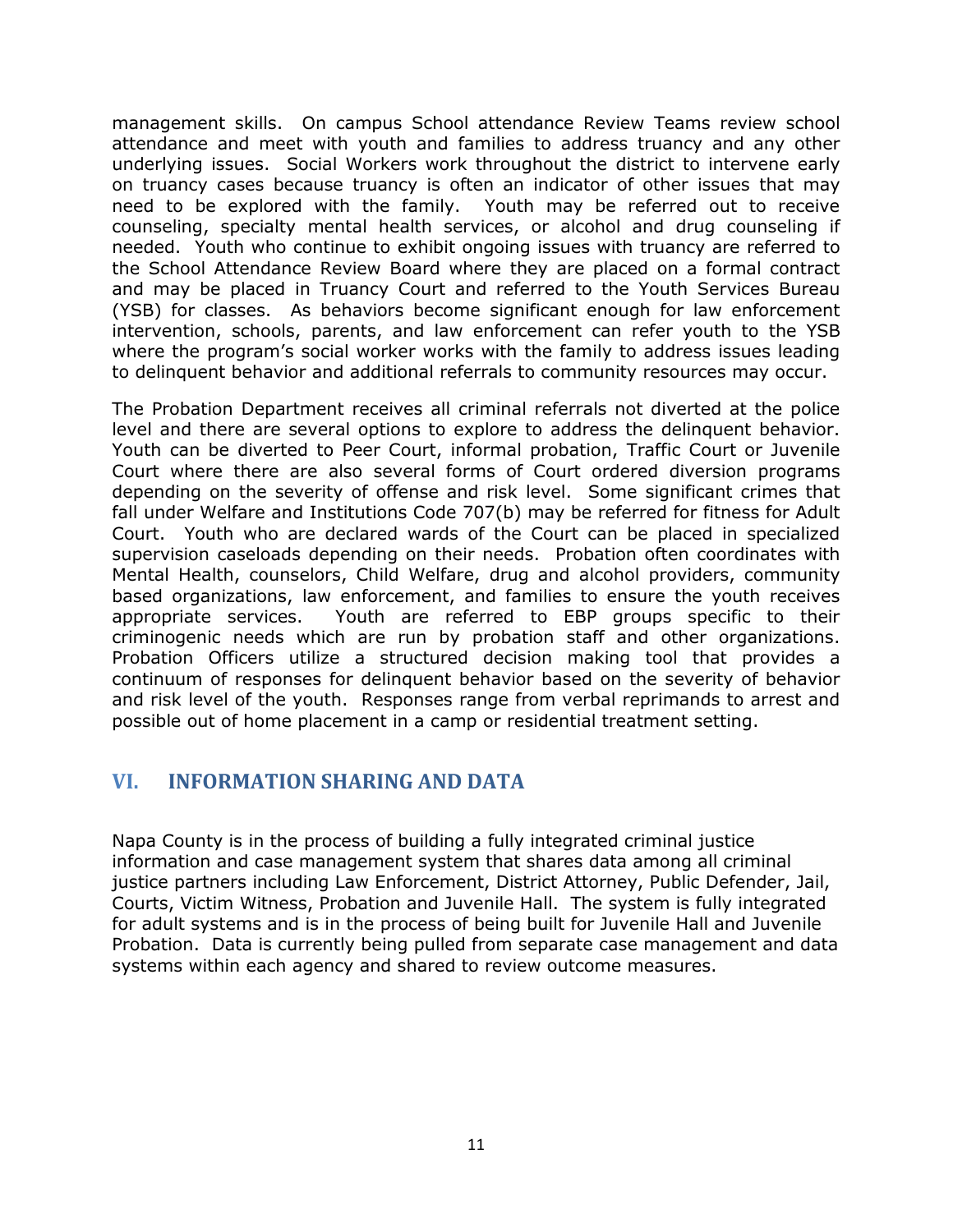# <span id="page-13-1"></span><span id="page-13-0"></span>**VII. JJCPA FUNDED PROGRAMS**

#### **A. Outpatient Substance Abuse Treatment Program (OSAT)**

The Napa County Outpatient Substance Abuse Treatment Program is designed to provide program services to probation youth who need assistance in reducing and/or eliminating substance abuse and the crimes associated with their substance abuse. The Wolfe Center, in collaboration with the Napa County Probation Department, provides intensive Evidence Based Practices (EBP) outpatient substance abuse treatment to Napa County probation youth.

The primary goal of the Napa County Outpatient Substance Abuse Treatment Program is to assist youth in breaking their pattern of addiction and/or abuse as well as negative behaviors associated with substance abuse. Youth participants will continue to receive random and frequent drug screening and curfew checks; clean and sober recreational activities; rewards for progress; and immediate sanctions for non-compliance.

Youth referred to the Outpatient Substance Abuse Treatment Program are initially assessed by the Probation Department to determine their level of risk using the Youth Level of Service/Case Management System, (YLS/CMI) a comprehensive case management system designed to assist Probation Officers in assessing the needs of all juvenile offenders. Youth referred to the Wolfe Center receive an individual Alcohol and Other Drugs (AOD) assessment which identifies the level of treatment from which the youth would benefit. Some of these youth are also enrolled in the Napa County Probation Evening Reporting Center (ERC) and/or the Napa County Probation Day Reporting Center (DRC) during the summer months.

The minors who receive treatment at Aldea's Behvavioral Health Services, Wolfe Center, are provided substance abuse treatment utilizing the Evidence Based Matrix model comprised of three treatment phases. While in the program, participants and their families receive the traditional treatment components of assessment, treatment planning, parental support, education, individual and group therapy. The Outpatient Substance Abuse Treatment Program provides intensive supervision and therapeutic services to each participant and most youth complete the curriculum within twelve months.

In addition to the Wolfe Center, participants in the Outpatient Substance Abuse Treatment Program are provided with intensive supervision by the Probation Officer who is responsible for monitoring the participant's Court orders. The Probation Officer is responsible for referring youth and their families to community based services to address co-occurring issues. While the goal is to decrease incarceration for Outpatient Substance Abuse Treatment Program participants, it is necessary at times to commit participants to Juvenile Hall for sanctions.

While in Juvenile Hall, all youth participate in Drug Education programming conducted by a Wolfe Center counselor. Additionally, youth in custody are administered the American Association of Addiction Medicine (ASAM) which is a substance abuse early intervention and pre-assessment tool.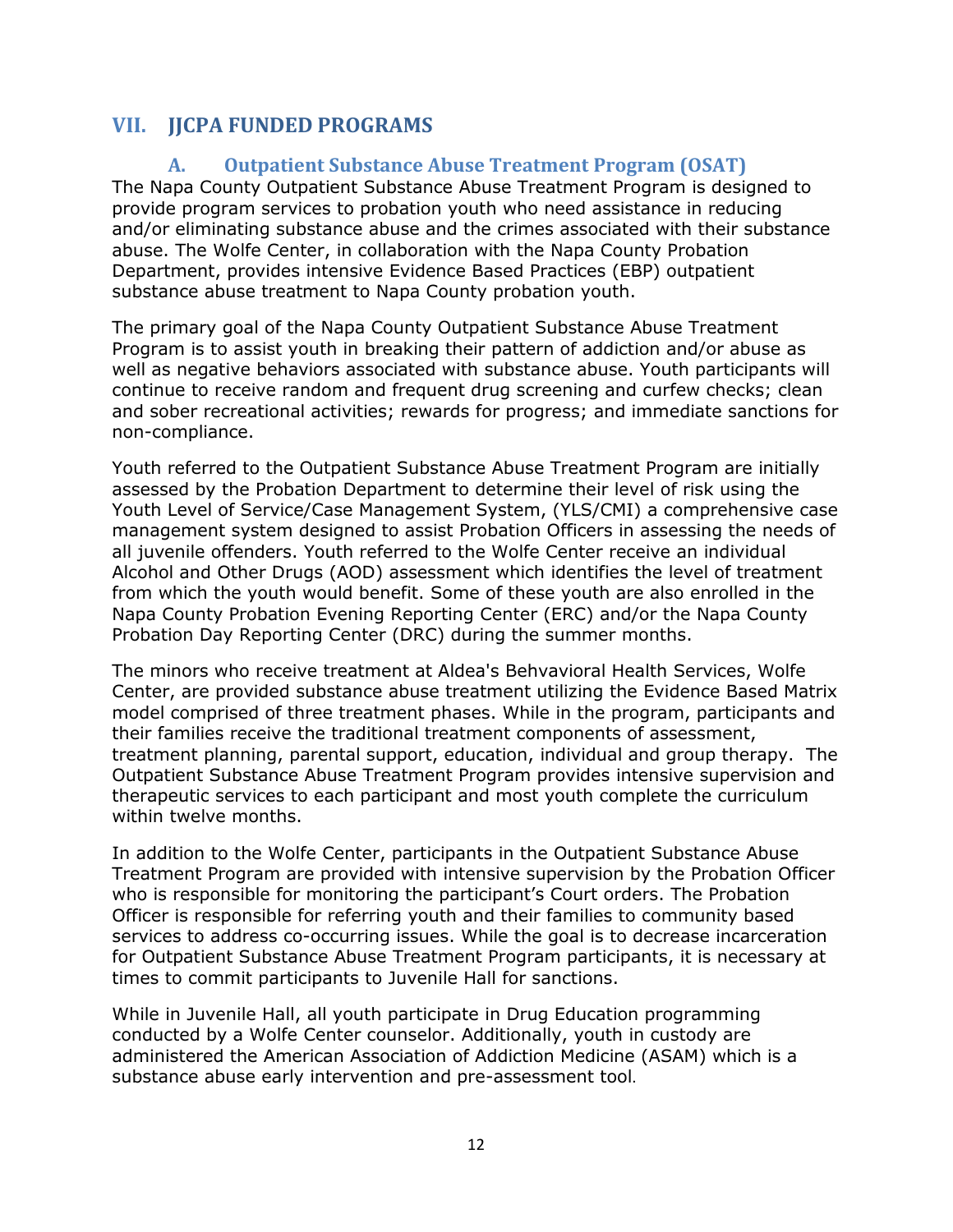#### **B. The Success Through Acting Responsibly (STAR) Program**

<span id="page-14-0"></span>The STAR (Success Through Acting Responsibly) program is a delinquency intervention program of the Napa County Probation Department. The purpose of the program is to increase the competencies of juvenile probationers and their families so that youth successfully complete probation, do not re-offend, and attempt to repair the harm they might have done to a victim. The program is staffed with two Deputy Probation Officers who are responsible for supervising youth on this caseload and to coordinate with Probation and staff from other community based agencies to provide STAR program services. Additionally, this program funds a half time mental health counselor to provide mental health counseling and support services to the youth in the Juvenile Hall. Having a staff available to assist youth with their MH needs allows staff to be responsive to issues that may prevent a them from fully engaging in the programming that targets their criminogenic needs.

There are several programs available to youth participating in the STAR program. Referrals for programs and services are made by Probation Officers who supervise juvenile offender caseloads. The program services youth receive are a function of the Youth Level of Service/Case Management Inventory (YLS-CMI).The YLS-CMI is a validated assessment tool that assists Probation Officers to identify risk, responsivity and the top criminogenic needs in order to create more meaningful case plan objectives for all juvenile offenders. Assessments are reviewed as youth progress through their probation periods and their risk levels are adjusted according to the level of need.

The Napa County Probation Department continues to provide ongoing Evidence Based Practices (EBP) training and refreshers trainings including: The Carey Guides (an effective case management tool utilized to assist Probation Officers in obtaining a balance in their approach with offenders and in helping the offender identify meaningful rewards while linking those rewards with positive behavior change) and Motivational Interviewing (MI).

# <span id="page-14-2"></span><span id="page-14-1"></span>**VIII. YOUTHFUL OFFENDER BLOCK GRANT**

#### **A. Evening Reporting Center**

The Evening Reporting Center (ERC) is designed to serve medium to high-risk offenders between the ages of 14 and 17 who meet certain eligibility requirements focusing on strengthening the ability of youth to achieve positive outcomes. The program provides highly structured evidence-based programming and prosocial activities during after school hours when youth are at a higher risk to engage in delinquent behaviors. The program is a collaborative between the Napa County Probation Department and Aldea Children and Family Services. Youth are court ordered into the program for 60 days where they receive evidence-based programming by staff trained as cognitive-behavior facilitators targeting criminogenic needs. Each ERC youth has an individualized case plan which is monitored by the senior ERC Probation Officer dedicated to coordinate the ERC program. The ERC Probation Officer provides case management and after care services. The ERC is a crucial enhancement to services for the target population.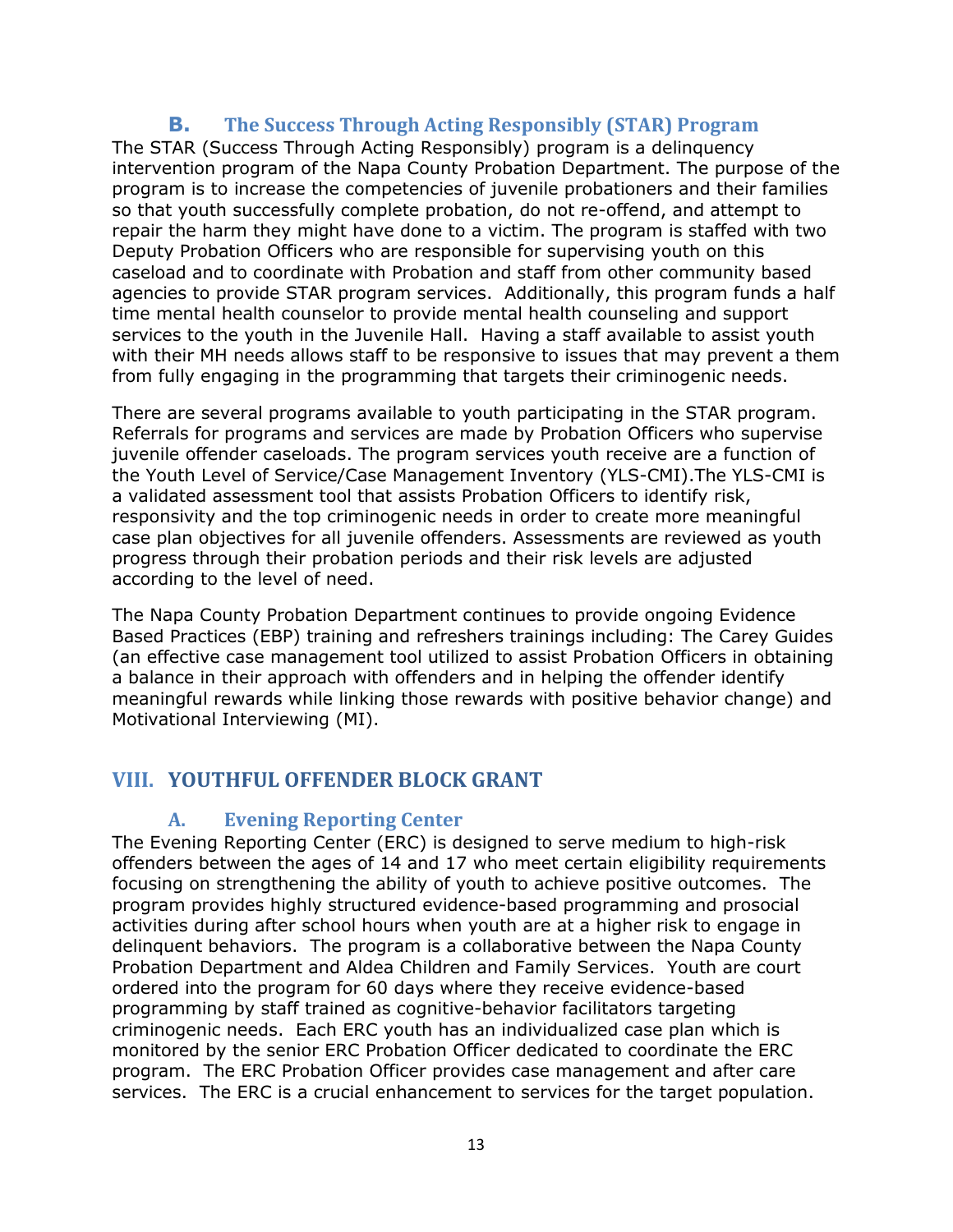It provides a minimum of 50 hours of cognitive-behavioral training, reduces the reliance on detention to manage behaviors and provides for structured prosocial activities during high-risk periods. The Evening Reporting Center utilizes evidencebased NCTI curriculum and Motivational Interviewing with program staff from Probation and Aldea trained in cognitive behavior facilitation.

> 1. The YOBG funds one (1) Senior Probation Officer who is responsible for overall oversight of the coordination of the ERC program including case management and aftercare services to youth. Services and supplies include rent and utilities for the ERC facility, food, curriculum, building maintenance, and incentives. The grant also funds 1.2 full timepositions with Aldea to provide drug and alcohol assessments and education, parent classes, mental health counseling and general support and supervision.

> **2.** The Evening Reporting Center fits into the county's juvenile justice strategyby utilizing an evidence based collaborative approach to addressing juvenile delinquency. The program is a collaborative between probation and the Aldea program which also provides drug and alcohol services to youth on probation which is funded through JJCPA. Youth in programming build relationships with these counselors and can be assessed from program into treatment to participate in the OSAT curriculum.

#### **B. Intensive Probation Supervision**

<span id="page-15-0"></span>The purpose of the Napa County Probation Intensive Supervision Services Program is to enhance rehabilitative treatment programs and services offered by Probation to high-risk youthful offenders residing in the community and/or returning to the community from residential treatment or camp. Youth are being provided aftercare and re-entry services along with evidence based programming provided by the YOBG funded staff. Youth with intensive mental health needs are case managed in the community in partnership with the Probation Officer, mental health providers and child and family teams. Probation staff utilize the Youth Level of Service/Case Management Inventory assessment to case plan and target youth's criminogenic needs and refer them to appropriate programming. These youth can be referred to groups utilizing the NCTI and Change Company curriculum, Thinking for a Change, Aggression Replacement Therapy (ART), and can receive additional Cognitive Behavioral programming like Functional Family Therapy through our community partners. Staff utilize Motivational Interviewing, one on one skill building and journaling in their daily work. Additionally, the Intensive Supervision PO provides increased level of supervision and may utilize GPS monitoring, drug testing, searches and behavior responses in accordance with the response grid (continuum of responses pursuant to behavior and risk level).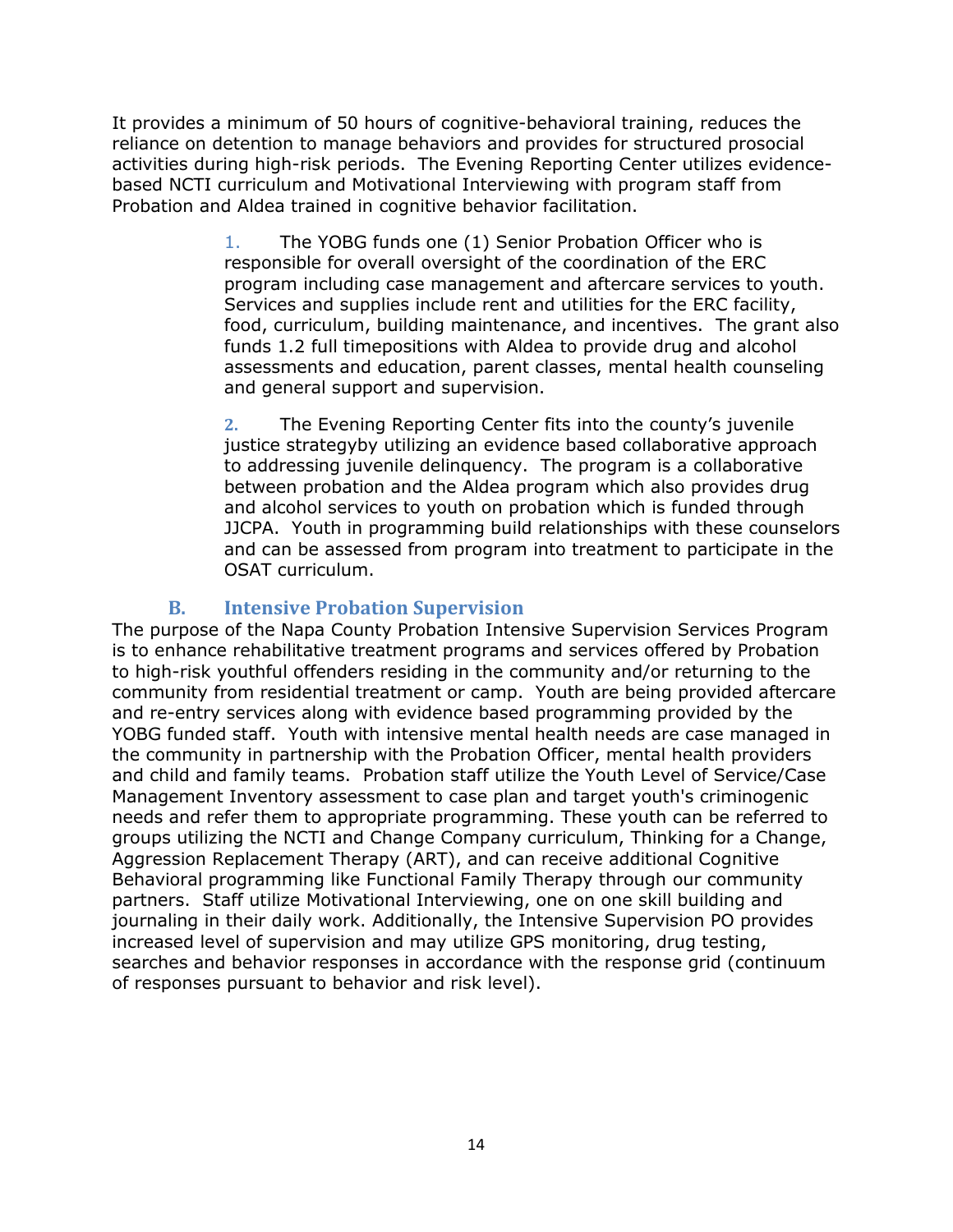1. YOBG funds one (1) full-time Senior Probation Officer who is dedicated to this caseload and is responsible for monitoring very highrisk youth who will receive intensive supervision.

2. The Intensive Supervision Program works in conjunction with the county's juvenile justice strategy by providing high risk youth evidence based supervision services. This program often coordinates with outside providers to provide services that are not provided internally through the Probation Department, like drug and alcohol treatment, mental health services and educational/vocational services. Probation officers utilize the Youth Level of Service Case Management Inventory (YLS/CMI) assessment tool. All juvenile Probation Officers are trained in the use of the YLS/CMI which is paid for through JJCPA funds.

#### **C. Pro Social Skills Training**

<span id="page-16-0"></span>The purpose of the Pro-Social Skills Training to provide targeted services to youthful offenders who have been assessed as having criminogenic need areas which would benefit from cognitive behavioral intervention and skill building. These services are provided in our Evening Reporting Center (ERC), in our community at schools and at our department. This program is run by a Senior Probation Officer who organizes internal cognitive behavioral programming and trains Probation Officers to provide these direct services. The YOBG funded staff allow for capacity to design, implement and deliver cognitive behavior and prosocial skills training to probationers in connection with their individualized criminogenic need areas and dosage required to create meaningful behavior change. Staff are trained in cognitive behavior facilitation as well as Motivational Interviewing. The staff facilitate groups utilizing evidence based NCTI curriculum as well as The Change Companies curriculum focusing on life skills. Further, staff utilize Carey Guides and Brief Intervention Tools.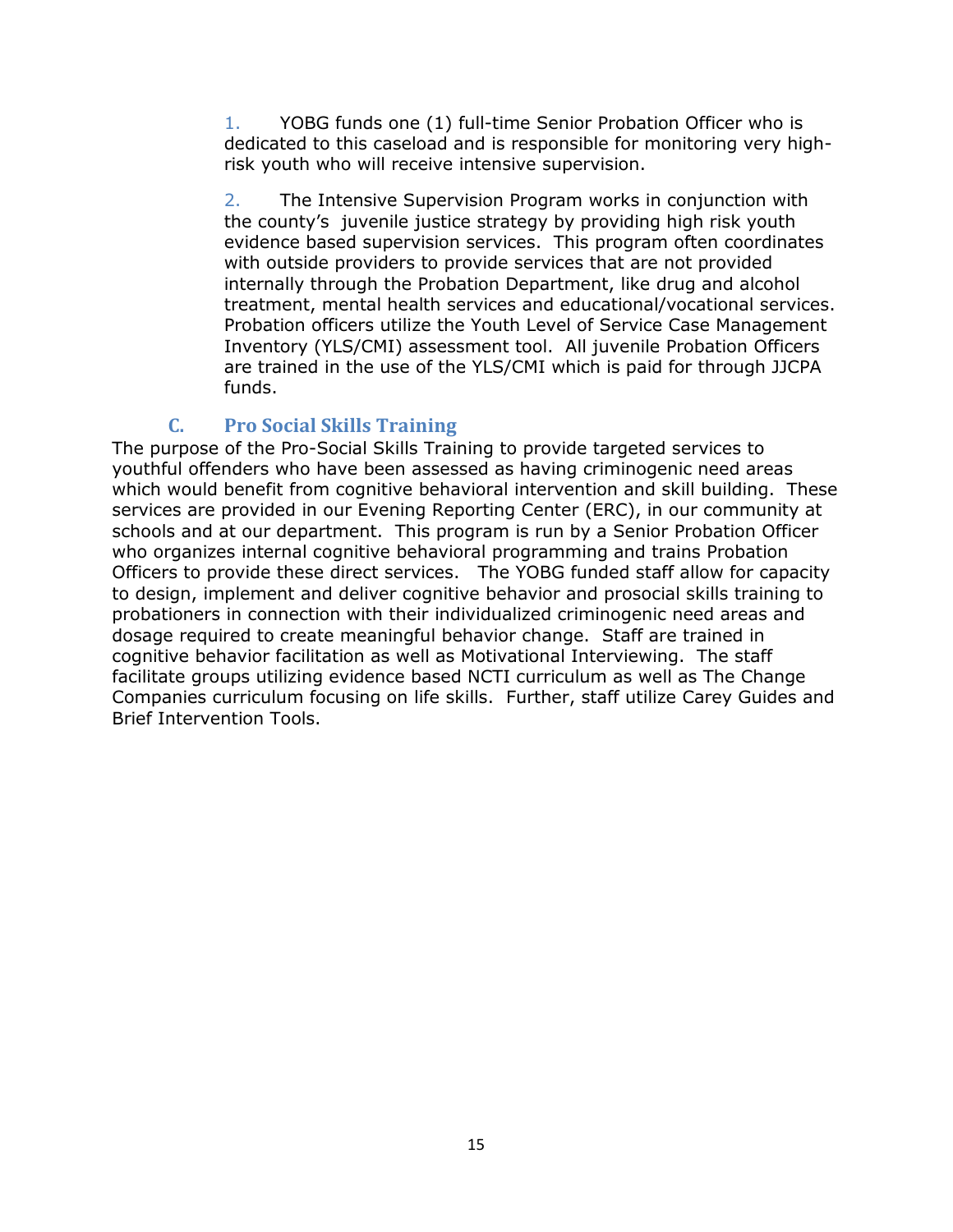1. The Youthful Offender Block Grant funds one (1) Senior Probation Officer assigned as a Cognitive Behavior Facilitator. The position is responsible for coordinating and facilitating cognitive behavior groups as well as pro-social skills training

**2.** The Pro-Social Skills Training program works with the county's juvenile justice strategy by funding a staff to coordinate the implementation of evidence based programming designed to target at risk youth and reduce delinquent behaviors. This program in addition to the Intensive Supervision and Evening Reporting Center programs work in tandem with the STAR program which is funded by JJCPA to provide evidence-based programming to at risk youth while they are in custody of the juvenile hall and also after their release from juvenile hall. Youth who are participating in the STAR program may also be referred to the Evening Reporting Center for additional evidence-based programming and services. Further, the Napa County Probation Department is utilizing assessment tools for the delivery of effective interventions which include targeting criminogenic factors. In order to develop appropriate case plans for youth on probation, initial assessments are conducted on all probationers being supervised by the Napa County Probation Department.

# <span id="page-17-0"></span>**IX. STRATEGY FOR REALIGNED YOUTH**

The Napa County Probation Department intends to utilize all of the programming and services funded through the YOBG in coordination with the services provided through JJCPA to provide supervision and rehabilitative services to realigned youth. Napa County has been able to effectively manage the realigned population and has not had a youth committed to the Department of Juvenile Justice through Juvenile Court since 2009. The Intensive Supervision Services Program will provide intensive monitoring of probationers who might have previously been sent to the Department of Juvenile Justice. The Cognitive Behavior Coordinator will assist in providing evidence-based programming and services to more probation youth and the Evening Reporting Center (ERC) provides supervision to at-risk youth who are either entering the Juvenile Justice System or are wards of the Court needing additional support and services.

# <span id="page-17-1"></span>**X. NAPA COUNTY JUVENILE JUSTICE STRATEGY**

Napa County continues to be proactive in implementing evidence based strategies, establishing strong collaborative relationships and developing needed programs and interventions both within the department and with outside agencies. This approach has led to an incredible reduction in juvenile arrests, incarceration and amount of youth under correctional supervision. The youth that remain under supervision have significantly higher needs and Napa County has continued to look at strategies